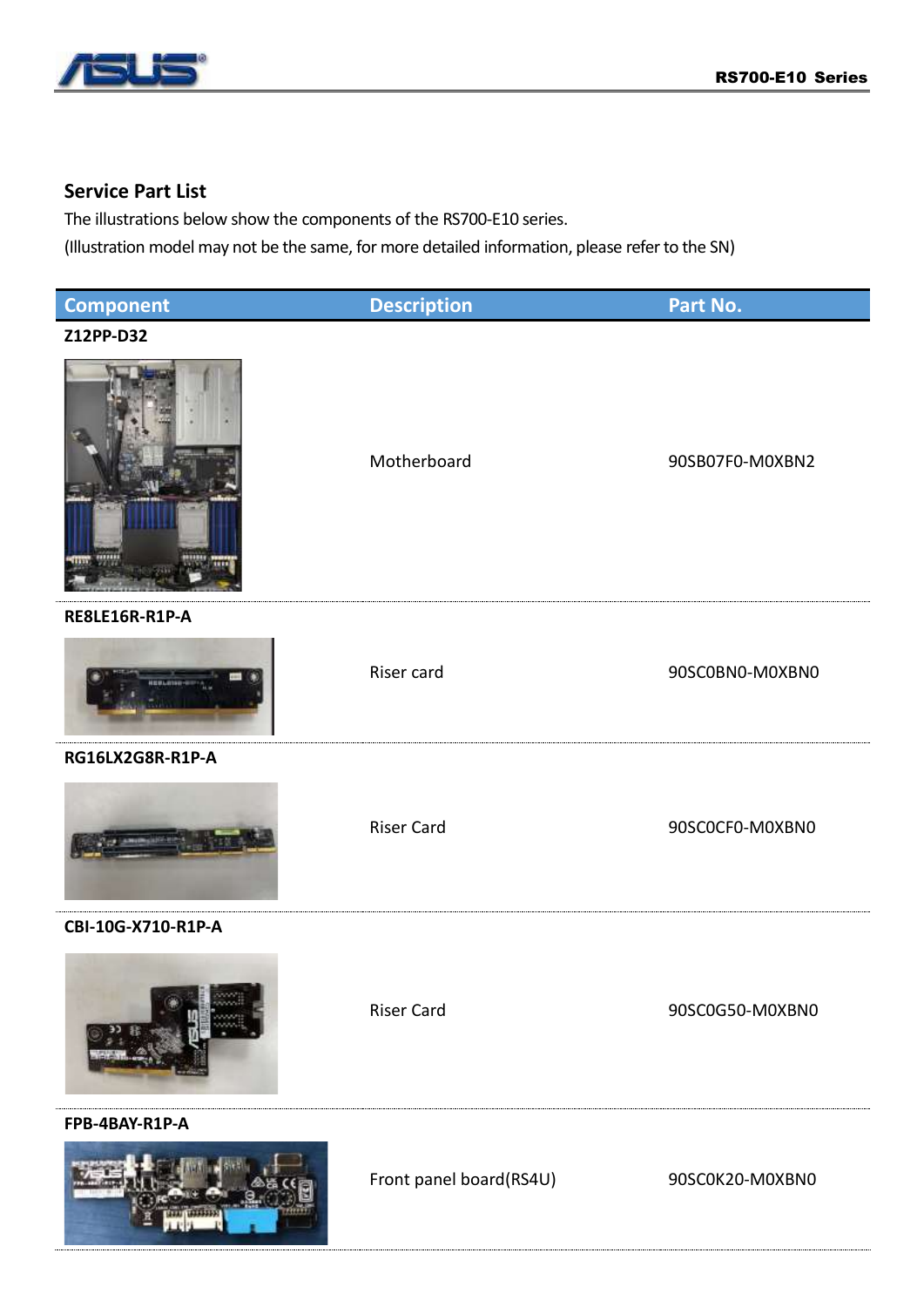

| <b>Component</b>                  | <b>Description</b>       | Part No.        |
|-----------------------------------|--------------------------|-----------------|
| FPB-12BAY-R1P-A                   |                          |                 |
| <b>Gum ACE</b><br>污<br>ė<br>20003 | Front panel board(RS12U) | 90SC0D70-M0XBN0 |
| FB-L-R1P-A                        |                          |                 |
|                                   | Front panel board        | 90SC0FD0-M0XBN0 |
| FB-R-R1P-A                        |                          |                 |
|                                   | Front panel board        | 90SC0FE0-M0XBN0 |
| BP4LE12G-35-R1M-A                 |                          |                 |
| <b>STATISTICS CONTRACTOR</b>      | HDD Backplane(RS4U)      | 90SC0HJ0-M0XBN0 |
| BP12LE12G-25-R1P-A                |                          |                 |
|                                   | HDD Backplane(RS12U)     | 90SC0CH0-M0XBN0 |
| <b>4056 FAN 6PIN</b>              |                          |                 |
| Meralta  O                        | System Fan               | 13070-01230300  |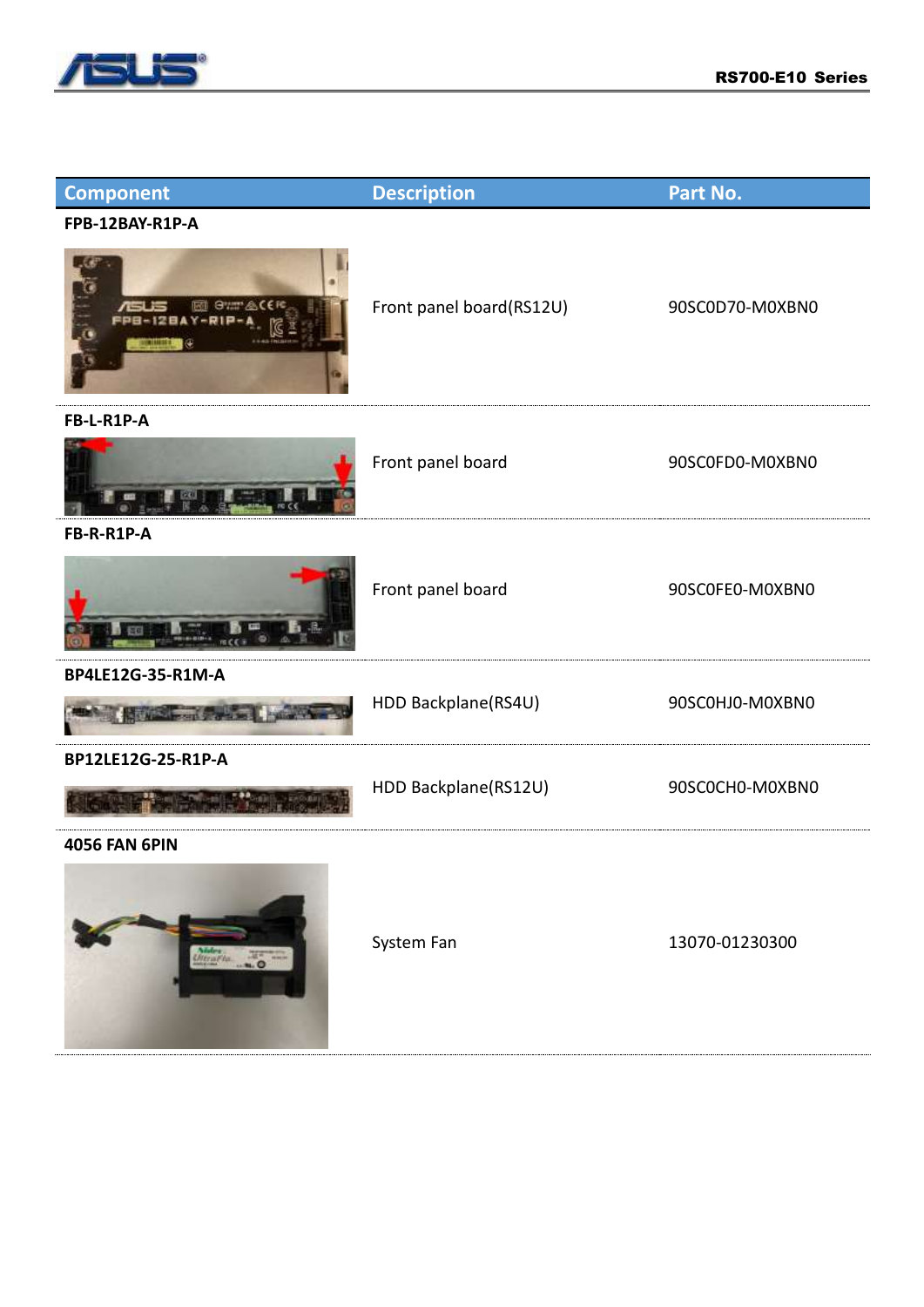

| <b>Component</b>                     | <b>Description</b>             | Part No.       |
|--------------------------------------|--------------------------------|----------------|
| SLSAS INT TO USB 3.0 L=700MM         | SlimSAS to USB 3.0 Cable(RS4U) | 14022-00170100 |
| <b>INTERNAL SAS HD CABLE, L=85CM</b> | Internal SAS HD Cable          | 14011-00480500 |
| SMBUS CABLE 2*5P TO 2*5P L:750       | <b>SMBUS Cable</b>             | 14011-02380600 |
| POWER CABLE 8P TO 8P 300MM           | Power Cable                    | 14017-00032500 |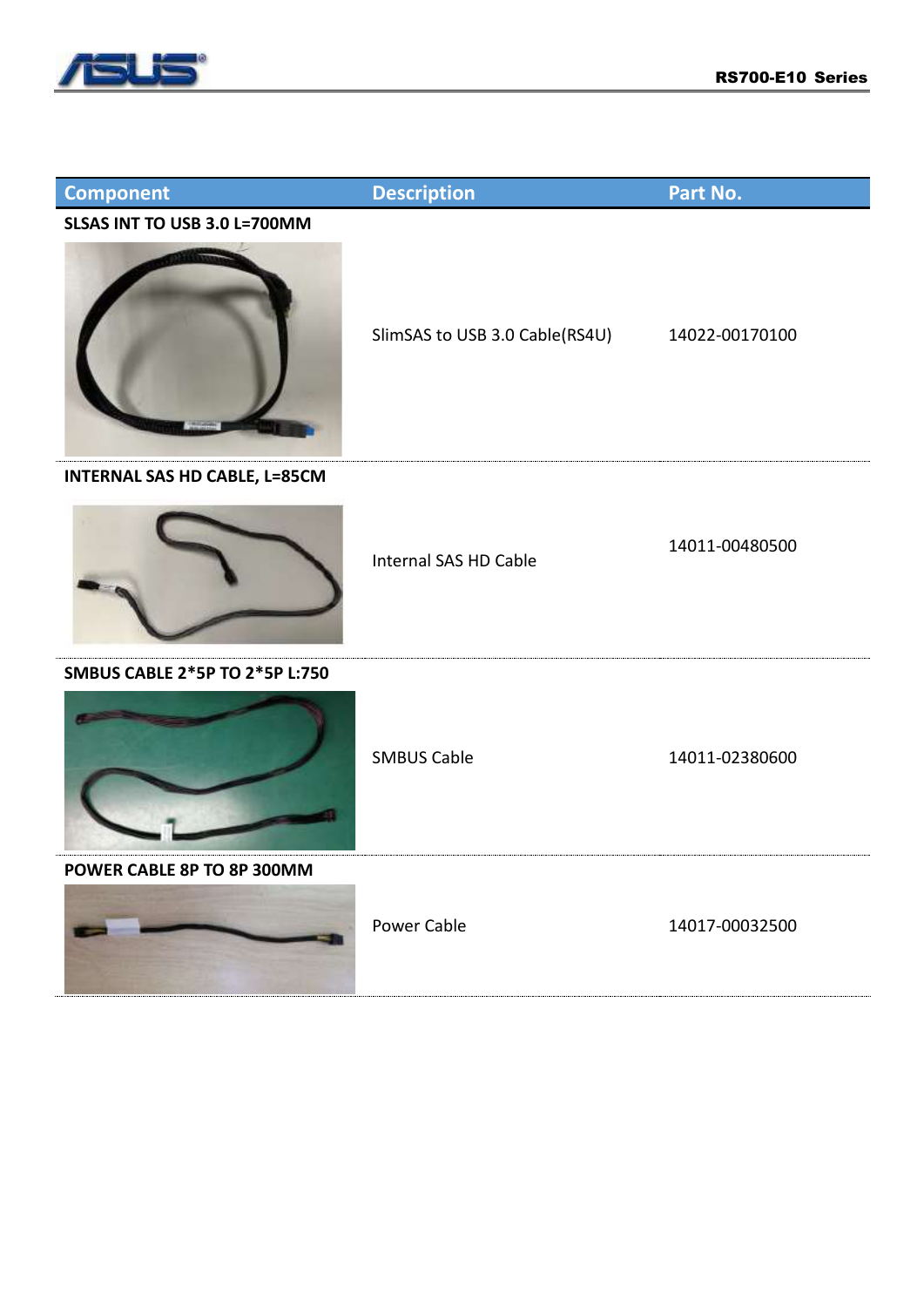

| <b>Component</b>                            | <b>Description</b>   | Part No.       |
|---------------------------------------------|----------------------|----------------|
| POWER 8P TO 8P, L:250MM                     | Power Cable(RS4U)    | 14001-00190400 |
| PWR BP 8P/M TO 8P/M L:280                   | Power Cable(RS12U)   | 14017-00560800 |
| 12V PWR BP 8P/M TO 8P/M L:350               | <b>Power Cable</b>   | 14017-00031400 |
| PWR VGA 8P TO 8P*2 L:350                    | Power VGA Cable      | 14017-00561000 |
| VGA CABLE 2*8 TO 2*8 L:1000MM               | VGA Cable(RS4U)      | 14011-00110400 |
| SIDEBAND CABLE 8P,16P TO 10P,14P<br>L=600MM | Sideband Cable(RS4U) | 14011-05170500 |
| FPB CABLE 2*10 TO 2*5+2*7 L:230             | FPB Cable(RS12U)     | 14011-00122600 |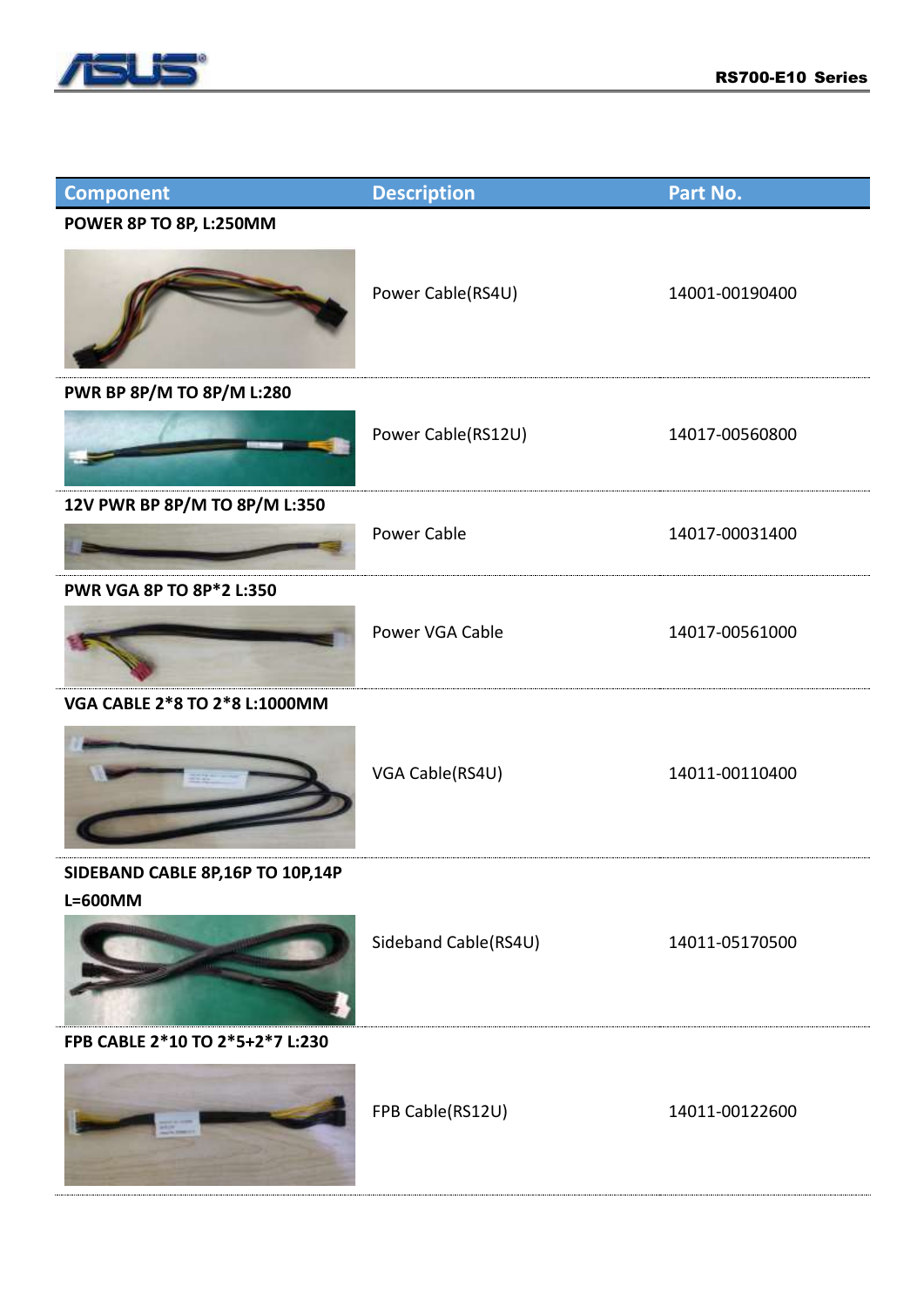

| <b>Component</b>               | <b>Description</b>    | Part No.       |
|--------------------------------|-----------------------|----------------|
| SLSAS V/T-R TO SLSAS V/T L:400 |                       |                |
|                                | SlimSAS Cable         | 14022-00101900 |
| SLSAS V/T TO SLSAS V/T L:300MM |                       |                |
|                                | Slim SAS Cable        | 14022-00101500 |
| SLSAS V/T TO SLSAS V/T L:500MM |                       |                |
|                                | Slim SAS Cable        | 14022-00101700 |
| SLSAS V/T TO SLSAS V/T L:400MM |                       |                |
|                                | Slim SAS Cable(RS12U) | 14022-00101600 |
| SLSAS V/T TO SLSAS V/T L:600MM |                       |                |
|                                | Slim SAS Cable(RS12U) | 14022-00101800 |